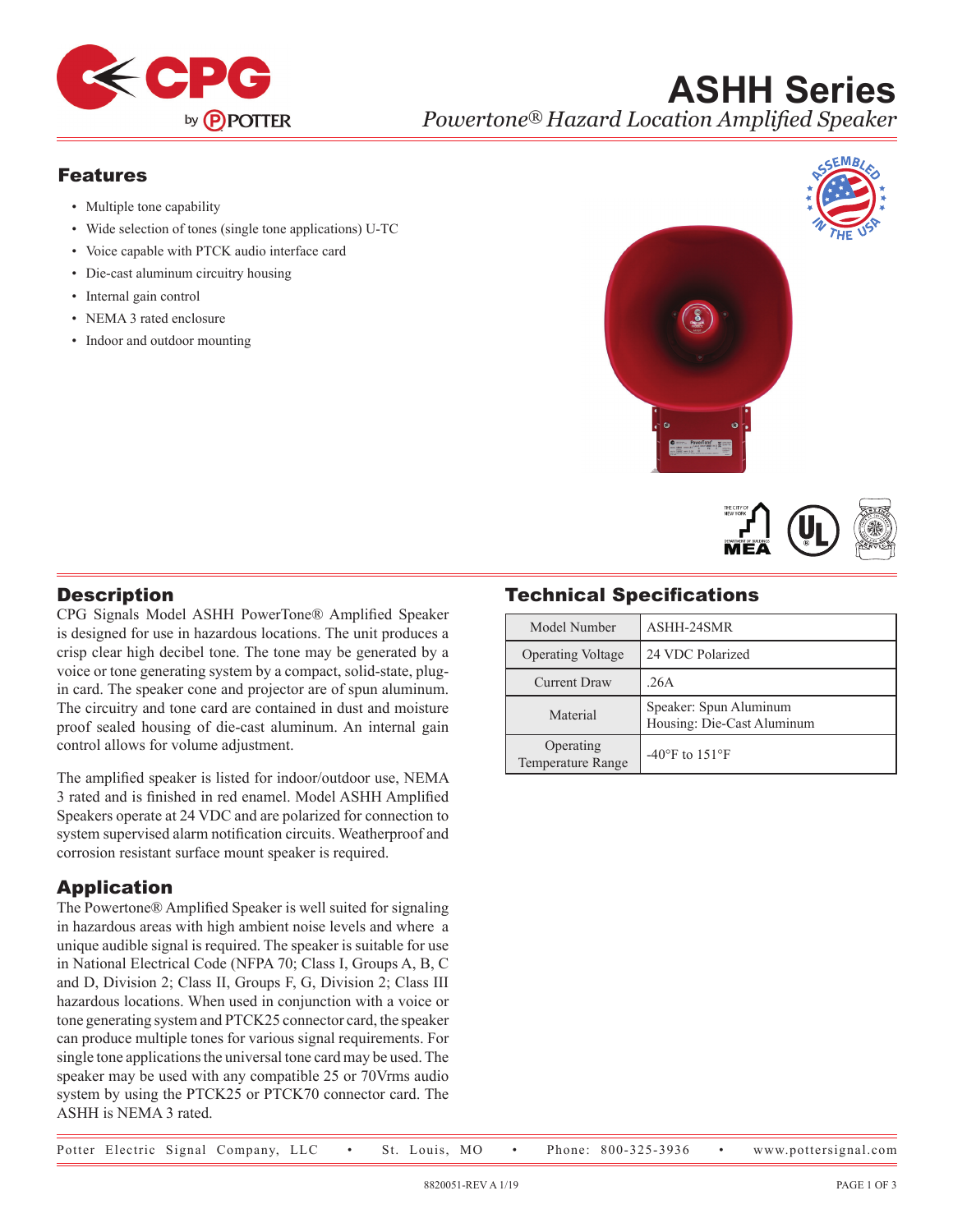

|                      |                        | Tone Card Sound (Model UTC)                 |                              |                                    | Audibility              |                                 |
|----------------------|------------------------|---------------------------------------------|------------------------------|------------------------------------|-------------------------|---------------------------------|
| Selection            | Name                   | Description                                 | Audible<br>Frequency<br>(Hz) | Repetition<br>rate<br>(cycles/min) | dB(A)<br>Sound<br>Power | $UL$ dB(A)<br>Sound<br>Pressure |
| TM1                  | Wail                   | Conventional siren                          | 550-1250                     | 11                                 | 118.1                   | 97.5                            |
| TM <sub>2</sub>      | Yelp                   | Rapid siren                                 | 550-1250                     | $3.3 \text{ Hz}$                   | 118.0                   | 97.4                            |
| TM3                  | $Hi$ -Lo               | Alternating high and low                    | 560 and 760                  | 50                                 | 116.9                   | 96.3                            |
| TM4                  | <b>Bell</b>            | Bell, struck repeatedly                     | 800                          | 50                                 | 115.8                   | 95.2                            |
| TM5                  | Yeow                   | Descending high to low, repeated            | 1300 and 550                 | 36                                 | 118.0                   | 97.4                            |
| TM <sub>6</sub>      | Horn                   | Steady horn                                 | 470                          | Continuous                         | 112.2                   | 91.6                            |
| TM7                  | Beep                   | Slow intermittent horn                      | 470                          | 50                                 | 110.8                   | 90.2                            |
| TM8                  | <b>Stutter</b>         | Rapid intermittent horn                     | 470                          | 5                                  | 110.3                   | 89.7                            |
| TM9                  | Slow Whoop             | Slow ascending, low to high - repeated      | 420 and 1160                 | 15                                 | 116.1                   | 95.5                            |
| <b>TM11</b>          | Temporal<br>Slow Whoop | NFPA coded slow whoop (fire alarm use only) | 420 and 1160                 | 15                                 | 113.9                   | 93.3                            |
|                      |                        |                                             |                              |                                    |                         |                                 |
| Connector card model |                        | Rated voltage                               |                              |                                    |                         |                                 |
| PTCK25               |                        | 25 VRMS                                     |                              |                                    | 108.2                   | 93.6                            |
| PTCK70               |                        | 70 VRMS                                     |                              |                                    | 107.7                   | 93.1                            |



# Engineering Specifications

Alarm notification appliances shall be amplified speakers using solid-state circuitry designed for use in hazardous locations. The speakers shall operate at 24 VDC and polarized for DC supervision. The amplified speaker circuitry shall be housed in a die-cast, dust and moisture proof aluminum housing which is NEMA 3 rated. The speaker cone and projector shall be of spun aluminum, mounting hardware shall be stainless steel. The entire unit shall have a red finish. The amplified speakers shall be capable of clearly reproducing any number of tones. The tones shall be selectable by connection to a voice or tone generating singaling system using a PTCK25 connector card (for single or multiple tones) or a plug-in tone card (for single tone). The amplified speakershall be compatible with any 25 or 70Vrms audio system using the PTCK25 or PTCK70 connector card. The amplified speakers shall have an internal gain control for tone output adjustment.

The amplified speakers shall be capable of indoor or outdoor mounting. The amplified speakers shall be suitable for use in National Electrical Code (NFPA 70): Class I, Groups A, B, C and D, Division 2; Class II, Groups F, G, Division 2: Class III hazardous locations. The amplified speakers shall be capable of a UL sound pressure level at 10 feet of 97dB(A). The speakers shall be UL Listed for fire alarm signaling use. Alarm notification appliances shall be ASHH Powertone® Amplified speakers.

|  |  |  | Potter Electric Signal Company, LLC |  |  | St. Louis, MO |  |  |  | Phone: 800-325-3936 |  | www.pottersignal.com |
|--|--|--|-------------------------------------|--|--|---------------|--|--|--|---------------------|--|----------------------|
|--|--|--|-------------------------------------|--|--|---------------|--|--|--|---------------------|--|----------------------|